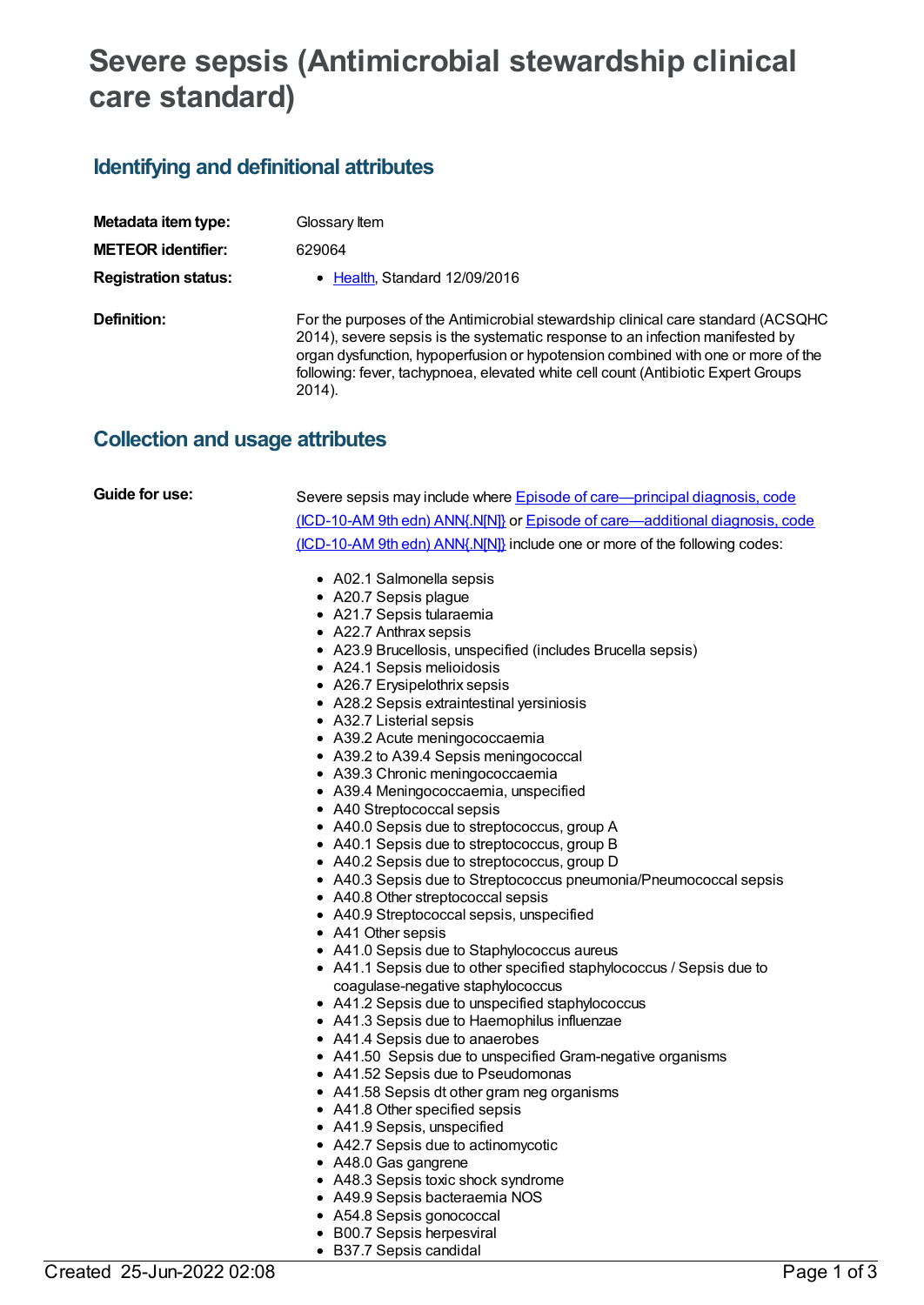- O03.0 Spontaneous abortion, incomplete, complicated by genital tract and pelvic infection [1]
- O03.5 Spontaneous abortion, complete or unspecified, complicated by genital tract and pelvic infection [1]
- O04.0 Medical abortion, incomplete, complicated by genital tract and pelvic infection [1]
- O04.5 Medical abortion, complete or unspecified, complicated by genital tract and pelvic infection [1]
- O05.0 Other abortion, incomplete, complicated by genital tract and pelvic infection [1]
- O05.5 Other abortion, complete or unspecified, complicated by genital tract and pelvic infection [1]
- O06.0 Unspecified abortion, incomplete, complicated by genital tract and pelvic infection [1]
- O06.5 Unspecified abortion, complete or unspecified, complicated by genital tract and pelvic infection [1]
- O07.0 Failed medical abortion, complicated by genital tract and pelvic infection [1]
- O07.5 Other and unspecified failed attempted abortion, complicated by genital tract and pelvic infection [1]
- O08.0 Genital tract and pelvic infection following abortion and ectopic and molar pregnancy [1]
- O08.2 Embolism following abortion and ectopic and molar pregnancy (septic or septicopyaemic embolism) [1]
- O08.5 Metabolic disorders following abortion and ectopic and molar pregnancy [1]
- O75.3 Sepsis during labour [1]
- O85 Sepsis puerperal [1]
- O88.3 Obstetric pyaemic and septic embolism [1]
- P36.0 Sepsis of newborn due to streptococcus, group B [2]
- P36.1 Sepsis of newborn due to other and unspecified streptococci [2]
- P36.2 Sepsis of newborn due to Staphylococcus aureus [2]
- P36.3 Sepsis of newborn due to other and unspecified staphylococci [2]
- P36.4 Sepsis of newborn due to Escherichia coli [2]
- P36.5 Sepsis of newborn due to anaerobes [2]
- P36.8 Other bacterial sepsis of newborn [2]
- $\bullet$  P36.9 Bacterial sepsis of newborn, unspecified  $[2]$
- P37.52 Invasive neonatal candidiasis (includes generalised neonatal candidal sepsis) [2]
- R57.2 Septic shock
- R65.0 [SIRS] of infectious origin without acute organ failure
- R65.1 [SIRS] of infectious origin with acute organ failure (severe sepsis)
- T80.2 Sepsis following infusion, transfusion or therapeutic injection [3]
- T81.42 Sepsis following a procedure [3]
- T88.0 Sepsis following immunisation [3]

[1] Must use additional code starting with 'A' or 'B' in the list above.

[2] Must use additional code R65.1 to identify severe sepsis, or R57.2 to identify septic shock.

[3] Must use additional code starting with 'A', 'B' or 'P' in list above.

#### **Source and reference attributes**

| <b>Submitting organisation:</b> | Australian Commission on Safety and Quality in Health Care                                                                                     |
|---------------------------------|------------------------------------------------------------------------------------------------------------------------------------------------|
| Reference documents:            | ACSQHC (Australian Commission on Safety and Quality in Health Care) 2014.<br>Antimicrobial stewardship clinical care standard. Sydney: ACSQHC. |
|                                 | Antibiotic Expert Groups 2014. Therapeutic guidelines: antibiotic. Version 15.<br>Melbourne: Therapeutic Guidelines Limited.                   |

### **Relational attributes**